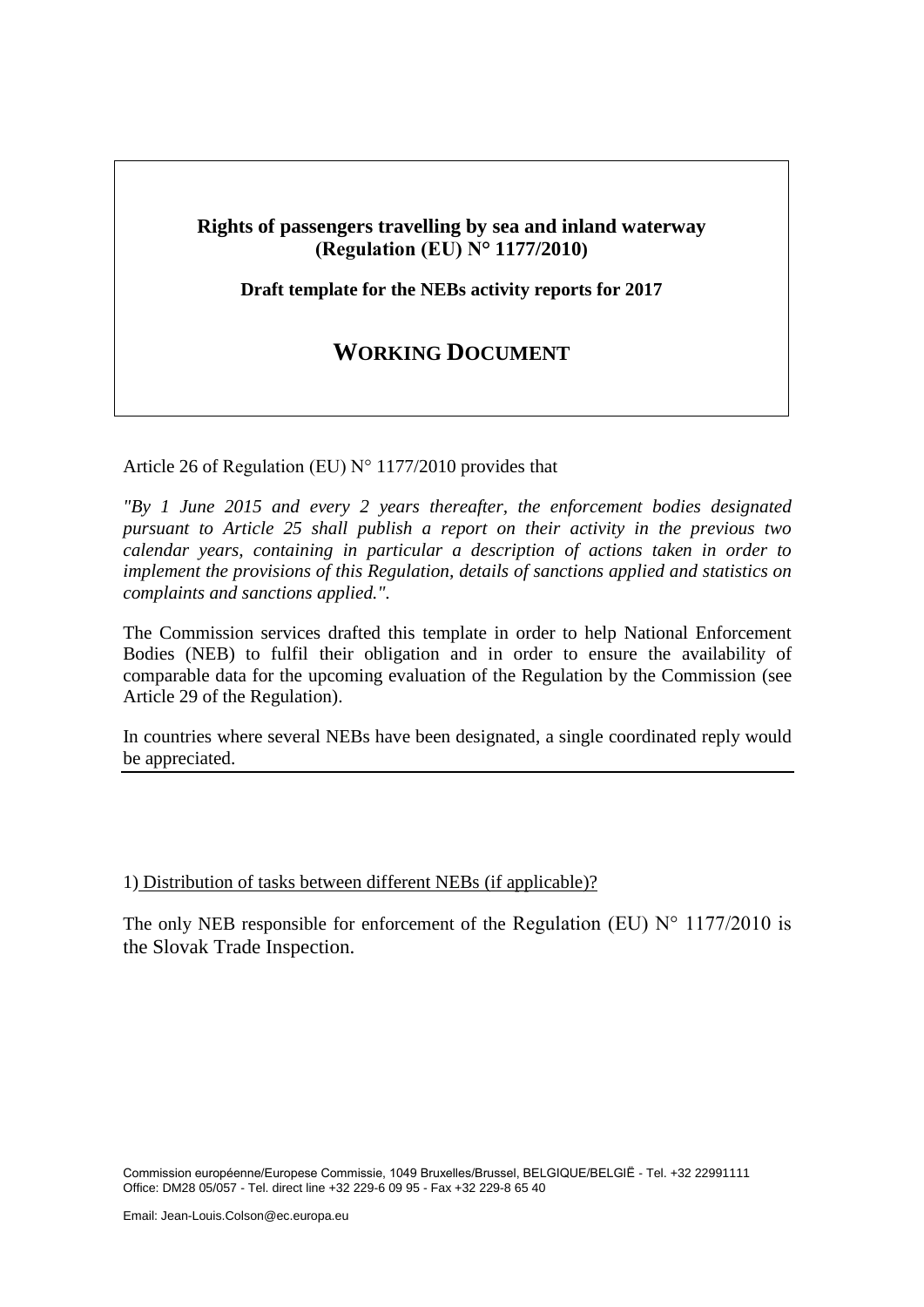# 2) Statistics on complaint handling at carrier/terminal operator level and at NEB level:

### **Carriers**

| Year                                                 | Number of<br>complaints<br>received<br>by carriers | Reason for complaint<br>(e.g. cancellation,<br>delay, discrimination,<br>lack of assistance,<br>please indicate<br>whether it is a<br>disability related<br>complaint): | Number of<br>complaints<br>rejected by the<br>carrier and<br>appealed by the<br>passenger | Comments<br>(if any): |
|------------------------------------------------------|----------------------------------------------------|-------------------------------------------------------------------------------------------------------------------------------------------------------------------------|-------------------------------------------------------------------------------------------|-----------------------|
| From 1th<br>January 2015 to<br>31th December<br>2015 | $\overline{0}$                                     | N/A                                                                                                                                                                     | $\overline{0}$                                                                            |                       |
| From 1th<br>January 2016 to<br>31th December<br>2016 | $\theta$                                           | N/A                                                                                                                                                                     | $\overline{0}$                                                                            |                       |

#### **Terminal operators**

| Year                                                 | Number of<br>complaints<br>received<br>by<br>terminal<br>operators | Reason for complaint<br>(e.g. cancellation, delay,<br>discrimination, lack of<br>assistance, please<br>indicate whether it is a<br>disability related<br>complaint): | Number of<br>complaints<br>rejected by the<br>terminal operator<br>and appealed by<br>the passenger | Comments<br>(if any): |
|------------------------------------------------------|--------------------------------------------------------------------|----------------------------------------------------------------------------------------------------------------------------------------------------------------------|-----------------------------------------------------------------------------------------------------|-----------------------|
| From 1th<br>January 2015 to<br>31th December<br>2015 | $\overline{0}$                                                     | N/A                                                                                                                                                                  | $\Omega$                                                                                            |                       |
| From 1th<br>January 2016 to<br>31th December<br>2016 | $\theta$                                                           | N/A                                                                                                                                                                  | $\Omega$                                                                                            |                       |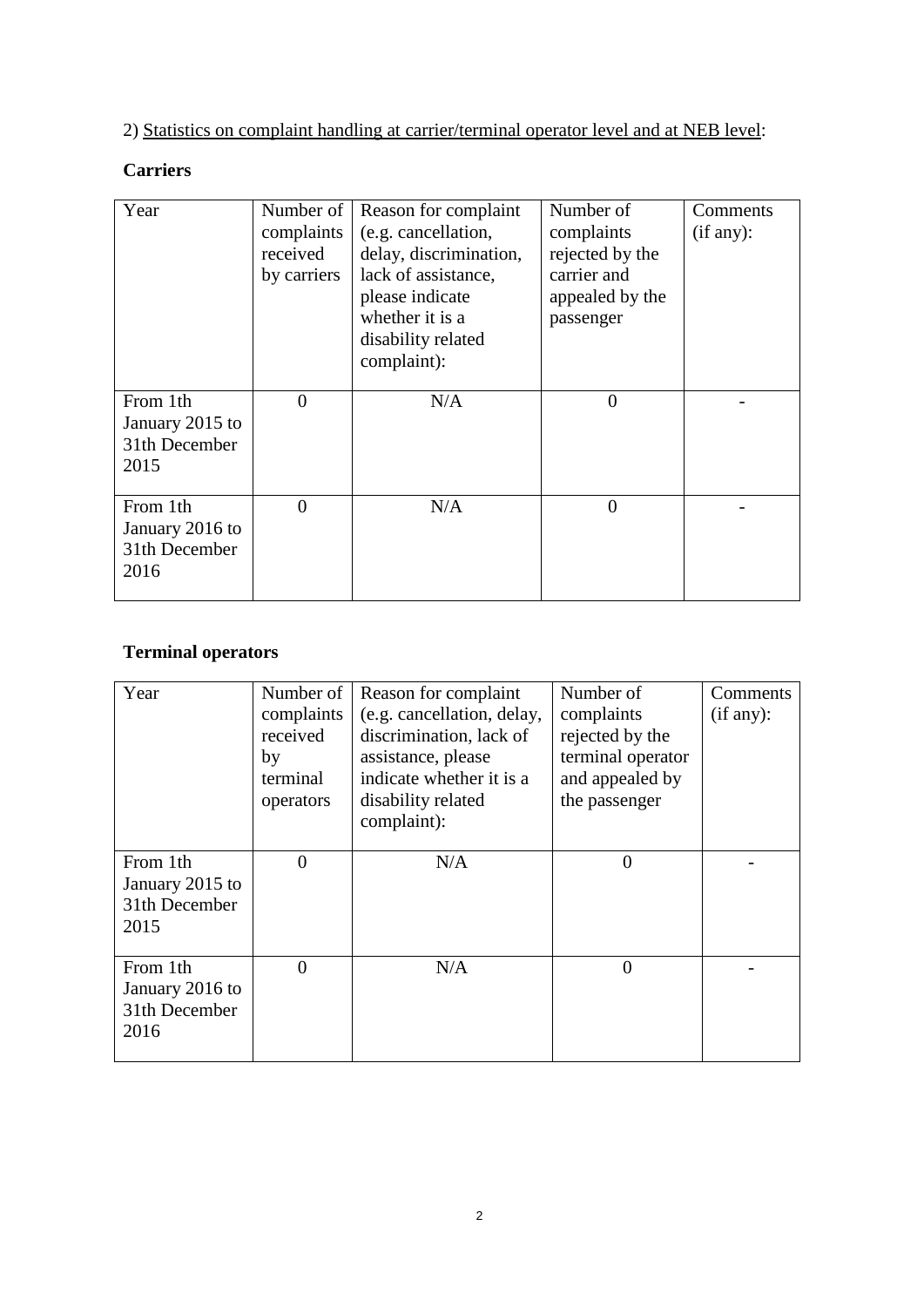#### **NEB(s)**

| Year                                                 | Number of<br>complaints<br>received<br>by $NEB(s)$ | Reason for complaint<br>(e.g. cancellation,<br>delay, discrimination,<br>lack of assistance,<br>please indicate whether<br>it is a disability related<br>complaint): | Comments (if any). Please<br>specify how many of the cases<br>received were solved. If<br>applicable, please indicate<br>what happened to the unsolved<br>cases (referral to Court, ADR<br>alternative dispute resolution)? |
|------------------------------------------------------|----------------------------------------------------|----------------------------------------------------------------------------------------------------------------------------------------------------------------------|-----------------------------------------------------------------------------------------------------------------------------------------------------------------------------------------------------------------------------|
| From 1th<br>January 2015 to<br>31th December<br>2015 | $\theta$                                           | N/A                                                                                                                                                                  | N/A                                                                                                                                                                                                                         |
| From 1th<br>January 2016 to<br>31th December<br>2016 | $\Omega$                                           | N/A                                                                                                                                                                  | N/A                                                                                                                                                                                                                         |

In your Member State (please underline the correct answer):

Passengers are obliged to submit their complaints to the carrier/terminal operator. After solving of their complaints, the passengers have the right to submit a complaint to an NEB in case when they are not satisfied with the solution offered by the carrier/terminal operator.

Do you use a complaint form at national level (please underline the correct answer)?:

No

Did you transfer any complaints to NEBs of other Member State? If yes, how many complaints?

No

3) Information and statistics on penalties (Article 28 of the Regulation):

| Year | Number    | of Types of penalty (in case Reason for imposing the |  |
|------|-----------|------------------------------------------------------|--|
|      | penalties | of fines, what were the penalty (which provision     |  |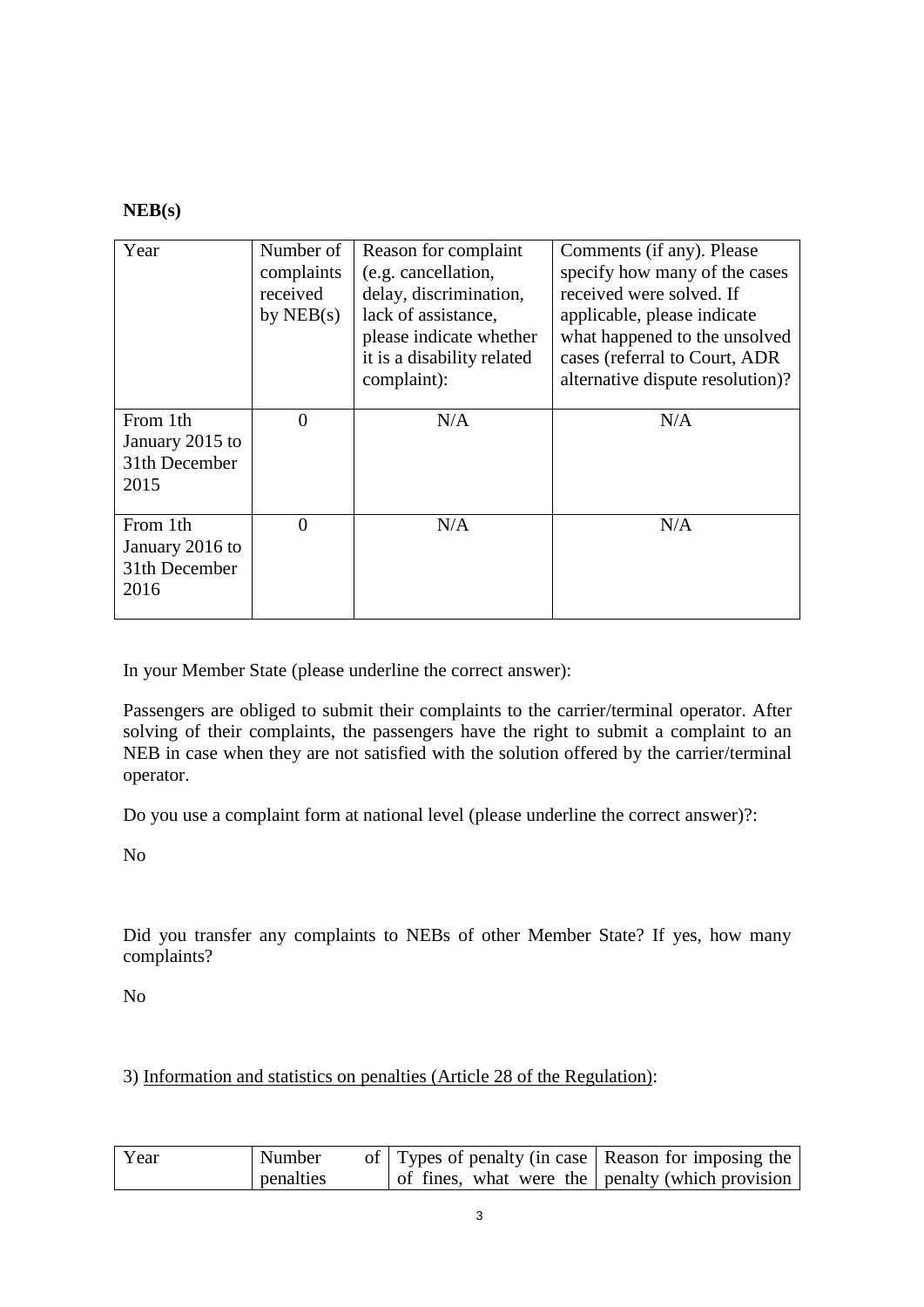|                                                      | imposed:       | amounts imposed): | of the Regulation was<br>breached): |
|------------------------------------------------------|----------------|-------------------|-------------------------------------|
| From 1th<br>January 2015 to<br>31th December<br>2015 | $\overline{0}$ | N/A               | N/A                                 |
| From 1th<br>January 2016 to<br>31th December<br>2016 | $\overline{0}$ | N/A               | N/A                                 |

Among the penalties listed in the above table, how many were imposed following a complaint and how many were imposed at the NEB(s) own initiative?

N/A.

Which body(ies) imposed the penalties ?

 $N/A$ 

4) Other actions taken in order to ensure the correct application of the Regulation:

How do you monitor that carriers, terminal operators, ticket vendors etc. respect the Regulation (e.g. do you organise inspections)?

According to the Section 40a, Article 3 and Sub article b) of the Law Nr. 338/2000 Coll. On the inland navigation, the Transport Authority of Slovak Republic can impose the fine from 330€ to 6.635€ to the carrier in case of infringement of carrier's obligations fixed in this Law or in Regulation (EU)  $N^{\circ}$  1177/2010.

Do you cooperate with organizations representing carriers, passengers, disabled people or consumers, consumer authorities or other national authorities? (if yes, please specify)

The Slovak Trade Inspection cooperates with The Transport Authority of the Slovak Republic and with the Ministry of Transport and Construction of Slovak Republic.

Do you cooperate with NEBs in other Member States (if yes, please specify how) ?

At the present, there is not cooperation between the Slovak Trade Inspection and the NEBs from other Member States.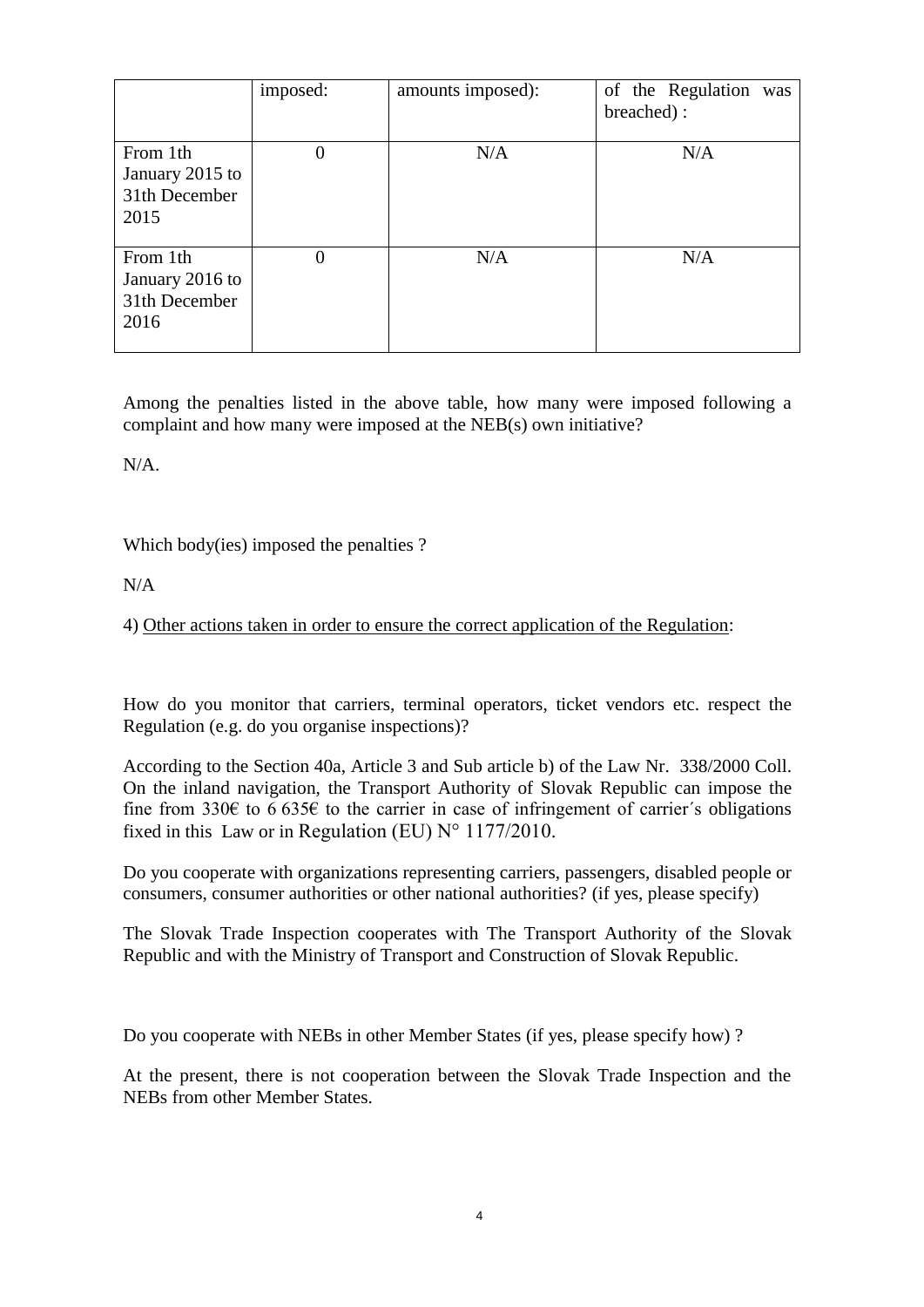Have you taken any action to disseminate information about sea and inland waterway passenger rights? (If yes, please specify)

The Slovak Trade Inspection published the information related to sea and inland waterway passenger rights on the webpage [\(https://www.soi.sk/sk/Informacie-pre](https://www.soi.sk/sk/Informacie-pre-verejnost/Prava-cestujucich-v-autobusovej-doprave.soi)[verejnost/Prava-cestujucich-v-autobusovej-doprave.soi\)](https://www.soi.sk/sk/Informacie-pre-verejnost/Prava-cestujucich-v-autobusovej-doprave.soi).

How has Article 9 of the Regulation on access conditions for disabled persons or persons with reduced mobility been implemented in your country ?

According to the the Law Nr. 338/2000 Coll. On the inland navigation, the carrier is obliged to:

- create conditions for the carriage of disabled persons and persons with reduced mobility, and

- announce the conditions for the carriage in relation to the transport of disabled persons and persons with reduced mobility and accompanying persons at the request of the Ministry of Transport nad Construction of the Slovak Republic.

5) General information on the environment in which the Regulation is applied in your Member State:

Could you briefly describe the sea and inland waterway market in your Member State? (If you have any data on the number of operators falling under the Regulation, the volume of passengers transported, please specify.)

The number of public inland waterway transport carriers performing passenger water transport (regular and irregular), based on issued licences is 22.

|                                                                                                   | 1995 | 2000 | 2005 | 2010 | 2013 | 2014 | 2015 |  |
|---------------------------------------------------------------------------------------------------|------|------|------|------|------|------|------|--|
| <b>Passenger</b><br>transported<br>by the inland<br>waterway<br>transport<br>(thous.<br>persons)) | 138  | 80   | 134  | 120  | 109  | 154  | 132  |  |

Articles 2(3) and 2(4) of the Regulation allow Member State to give exemptions from the application of the Regulation to domestic seagoing ships of less than 300 GT and to services covered by public service obligations/contracts. Please indicate whether your Member State has applied (one of) those exemptions and if so, please provide details.

Slovak Republic does not apply any of this exemptions because of it character of an inland state.